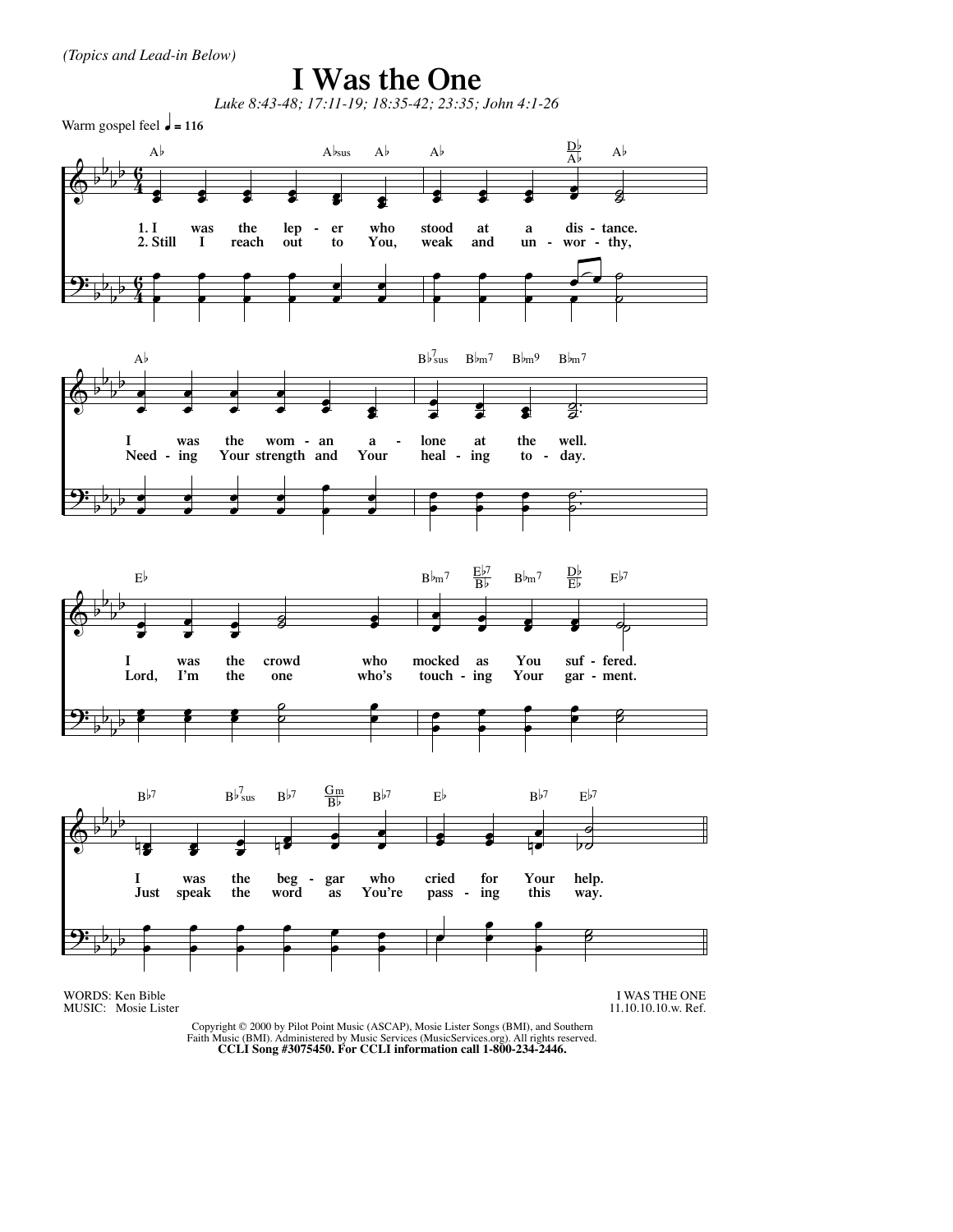

TOPICS: Assurance & Comfort; God's Love; Lent-Easter; Life of Christ; Praise & Worship

LEAD-IN: *Jesus said,* 

 *"The Spirit of the Lord is on me, because he has anointed me He has sent me to proclaim freedom for the prisoners and recovery of sight for the blind, to release the oppressed."*  $(Luke 4:18, NI\hat{V})$